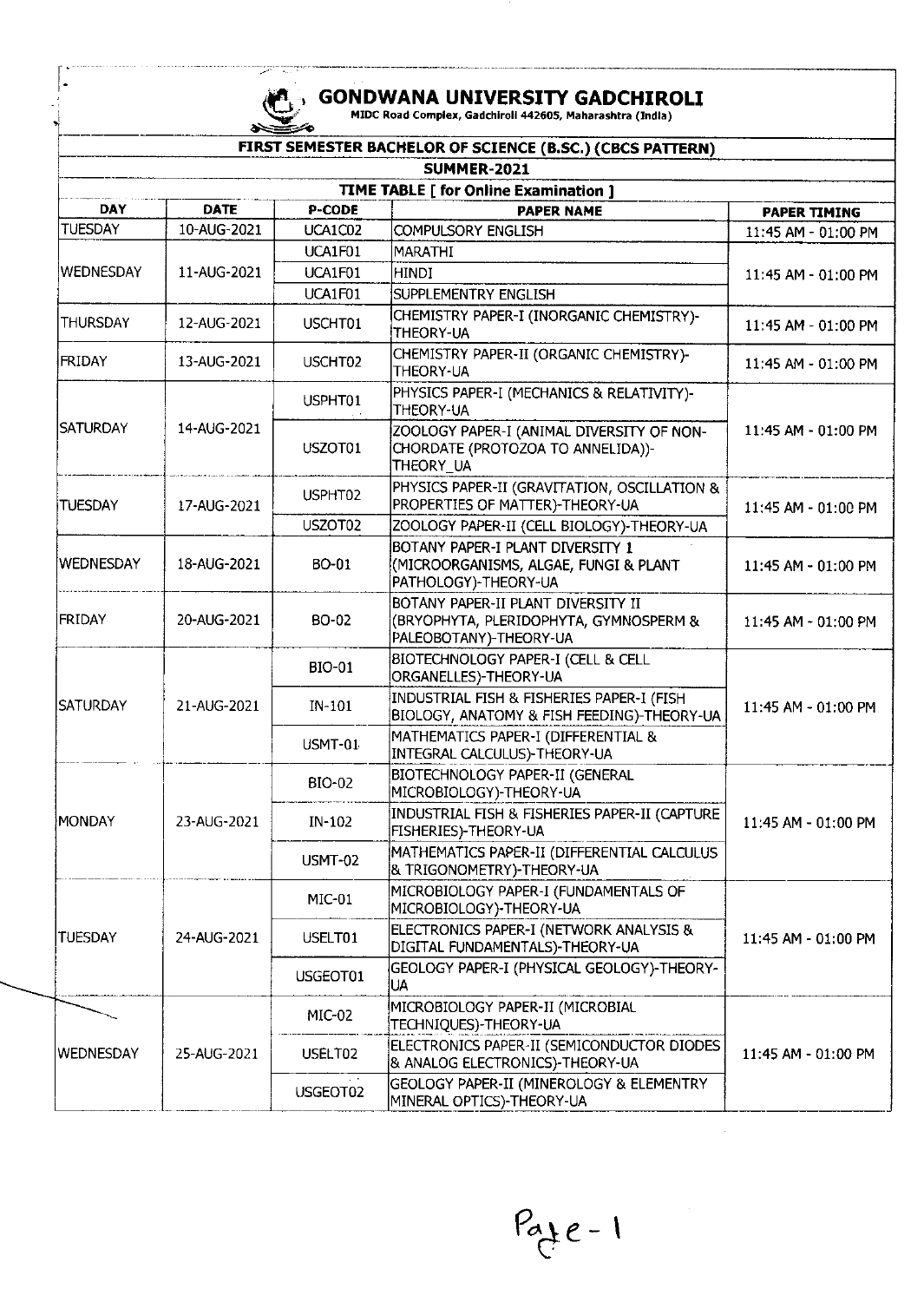| <b>DAY</b>      | <b>DATE</b> | <b>P-CODE</b> | <b>PAPER NAME</b>                                                                             | <b>PAPER TIMING</b> |
|-----------------|-------------|---------------|-----------------------------------------------------------------------------------------------|---------------------|
| <b>THURSDAY</b> | 26-AUG-2021 | USBCT-C01     | BIOCHEMISTRY PAPER-I (HUMAN PHYSIOLOGY)-<br><b>THEORY</b>                                     | 11:45 AM - 01:00 PM |
|                 |             | USCST01       | COMPUTER SCIENCE PAPER-I (INFORMATION &<br>COMMUNICATION TECHNOLOGY)-THEORY-UA                |                     |
|                 |             | USENVT01      | ENVIRONMENTAL SCIENCE PAPER-I<br>(FUNDAMENTALS OF ENVIRONMENTAL SCIENCE)-<br><b>THEORY-UA</b> |                     |
| FRIDAY          | 27-AUG-2021 | USBCT-C02     | <b>BIOCHEMISTRY PAPER-II (GENERAL</b><br>MICROBIOLOGY & VIROLOGY)-THEORY-UA                   | 11:45 AM - 01:00 PM |
|                 |             | USCST02       | COMPUTER SCIENCE PAPER-II (PROGRAMMING<br>TECHNIQUES & INTRODUCTION TO C)-THEORY-UA           |                     |
|                 |             | USENVT02      | ENVIRONMENTAL SCIENCE PAPER-II (ECOLOGY)-<br><b>THEORY-UA</b>                                 |                     |

### Note:

All the above examination will be conducted by ONLINE mode with MCQ pattern.

Place: Gadchiroli

Date:  $1610712021$ 

Director, **Board of Examinations & Evaluation** Gondwana University, Gadchiroli

 $Paye-2$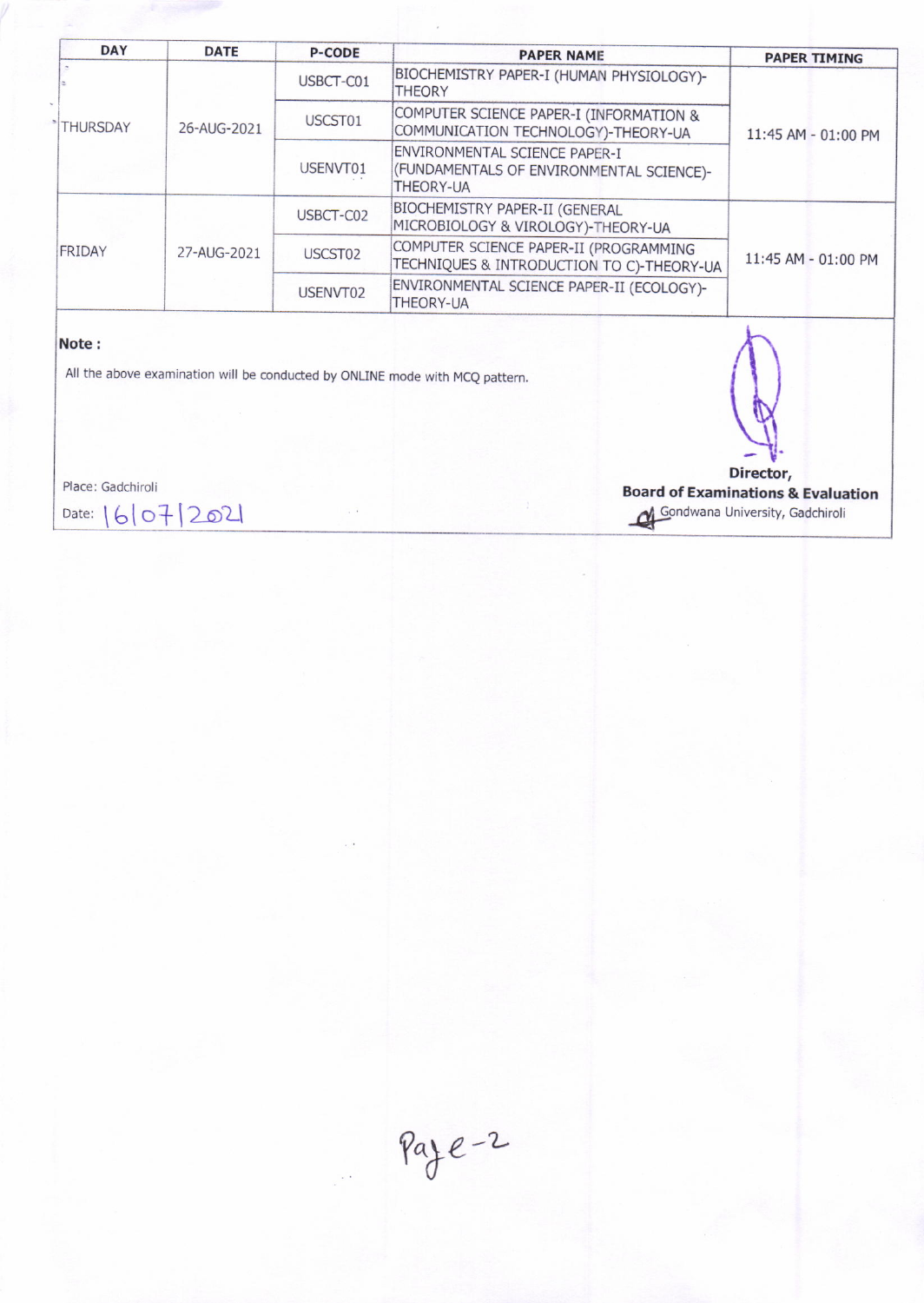# $\mathbb{C}$ ΣŚ

# **GONDWANA UNIVERSITY GADCHIROLI**<br>MIDC Road Complex, Gadchiroli 442605, Maharashtra (India)

|                                       |             |                 | SECOND SEMESTER BACHELOR OF SCIENCE (B.SC.) (CBCS PATTERN)                      |                     |  |
|---------------------------------------|-------------|-----------------|---------------------------------------------------------------------------------|---------------------|--|
| <b>SUMMER-2021</b>                    |             |                 |                                                                                 |                     |  |
| TIME TABLE [ for Online Examination ] |             |                 |                                                                                 |                     |  |
| <b>DAY</b>                            | <b>DATE</b> | P-CODE          | <b>PAPER NAME</b>                                                               | PAPER TIMING        |  |
| <b>TUESDAY</b>                        | 10-AUG-2021 | UCA2C02         | COMPULSORY ENGLISH                                                              | 10:00 AM - 11:15 AM |  |
| <b>WEDNESDAY</b>                      | 11-AUG-2021 | UCA2F01         | <b>HINDI</b>                                                                    | 10:00 AM - 11:15 AM |  |
|                                       |             | UCA2F01         | SUPPLEMENTRY ENGLISH                                                            |                     |  |
|                                       |             | <b>UCA2F021</b> | <b>MARATHI</b>                                                                  |                     |  |
| THURSDAY                              | 12-AUG-2021 | USCCHT03        | CHEMISTRY PAPER-I ORGANIC CHEMISTRY                                             | 10:00 AM - 11:15 AM |  |
| <b>FRIDAY</b>                         | 13-AUG-2021 | USCCHT04        | CHEMISTRY PAPER-II PHYSICAL CHEMISTRY                                           | 10:00 AM - 11:15 AM |  |
| <b>SATURDAY</b>                       | 14-AUG-2021 | USPHT03         | PHYSICS PAPER-I (VECTOR ANALYSIS &<br>ELECTROSTATICS)-THEORY-UA                 | 10:00 AM - 11:15 AM |  |
|                                       |             | USZOT03         | ZOOLOGY PAPER-I (NONCHORDATE -<br>HEMICHORDATE)- THEORY-UA                      |                     |  |
| <b>TUESDAY</b>                        | 17-AUG-2021 | USPHT04         | PHYSICS PAPER-II (MAGNETOSTATICS &<br>ELECTROMAGNETIC WAVES)-THEORY-UA          | 10:00 AM - 11:15 AM |  |
|                                       |             | USZOT04         | ZOOLOGY PAPER-II (GENETICS & EVOLUTION)-<br>THEORY-UA                           |                     |  |
| <b>WEDNESDAY</b>                      | 18-AUG-2021 |                 | BOTANY PAPER-I MORPHOLOGY & ANATOMY OF<br><b>ANGIOSPERMS</b>                    | 10:00 AM - 11:15 AM |  |
| FRIDAY                                | 20-AUG-2021 |                 | BOTANY PAPER-II TAXONOMY & DIVERSITY OF<br>ANGIOSPERMS                          | 10:00 AM - 11:15 AM |  |
| <b>SATURDAY</b>                       | 21-AUG-2021 | USMT-03         | MATHEMATICS PAPER-I (ORDINARY DIFFERENTIAL<br>EQUATIONS & DIFFERENCE EQUATIONS) | 10:00 AM - 11:15 AM |  |
|                                       |             |                 | BIOTECHNOLOGY PAPER-I BIOCHEMISTRY                                              |                     |  |
| <b>MONDAY</b>                         | 23-AUG-2021 | USMT-04         | MATHEMATICS PAPER-II (PARTIAL DIFFERENTIAL<br>EQUATION)                         | 10:00 AM - 11:15 AM |  |
|                                       |             |                 | BIOTECHNOLOGY PAPER-II GENETICS                                                 |                     |  |
|                                       | 24-AUG-2021 | USELT03         | ELECTRONICS PAPER-I UNIPOLAR DEVICES &<br>LINEAR INTEGRATED CIRCUITS            | 10:00 AM - 11:15 AM |  |
| <b>TUESDAY</b>                        |             | USGEOT03        | GEOLOGY PAPER-I GENERAL GEOLOGY                                                 |                     |  |
|                                       |             |                 | MICROBIOLOGY PAPER-I (GENERAL<br>BIOCHEMISTRY)-THEORY-UA                        |                     |  |
| WEDNESDAY                             | 25-AUG-2021 | USELT04         | ELECTRONICS PAPER-II DIGITAL INTEGRATED<br><b>CIRCUIT</b>                       | 10:00 AM - 11:15 AM |  |
|                                       |             | USGEOT04        | GEOLOGY PAPER-II CRYSTALLOGRAPHY & OPTICAL<br>MINEROLOGY                        |                     |  |
|                                       |             |                 | MICROBIOLOGY PAPER-II (APPLIED<br>MICROBIOLOGY)-THEORY-UA                       |                     |  |
| THURSDAY                              | 26-AUG-2021 | USBCT-C03       | BIOCHEMISTRY PAPER-I CELL BIOLOGY &<br><b>BIOMOLECULES</b>                      | 10:00 AM - 11:15 AM |  |
|                                       |             | USCST03         | COMPUTER SCIENCE PAPER-I OPERATING SYSTEM<br>8. LINUX                           |                     |  |
|                                       |             | USENVT03        | ENVIRONMENTAL SCIENCE PAPER-I ELEMENTS OF<br><b>ENVIRONMENTAL SCIENCE</b>       |                     |  |
|                                       |             |                 | Industrial fish & Fisheries Paper-I                                             |                     |  |

 $\hat{\mathcal{A}}$  .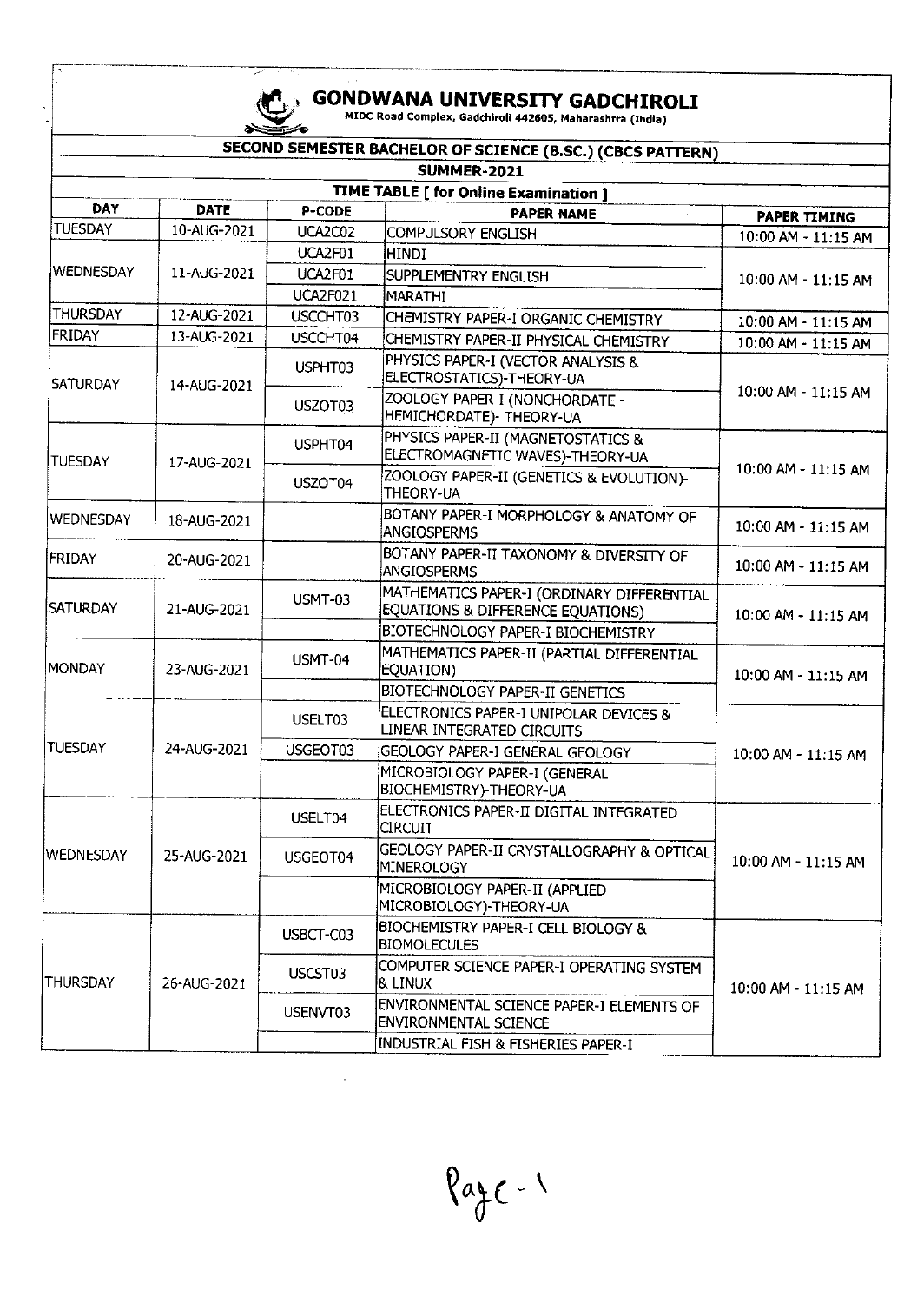| <b>DATE</b> | <b>P-CODE</b> | <b>PAPER NAME</b>                                                      | <b>PAPER TIMING</b> |
|-------------|---------------|------------------------------------------------------------------------|---------------------|
| 27-AUG-2021 | USBCT-C04     | BIOCHEMISTRY PAPER-II CLINICAL BIOCHEMISTRY<br><b>&amp; IMMUNOLOGY</b> | 10:00 AM - 11:15 AM |
|             | USCST04       | COMPUTER SCIENCE PAPER-II STRUCTURED<br>PROGRAMMING WITH C             |                     |
|             | USENVT04      | ENVIRONMENTAL SCIENCE PAPER-II APPLIED<br><b>ECOLOGY</b>               |                     |
|             |               | INDUSTRIAL FISH & FISHERIES PAPER-II                                   |                     |
|             |               |                                                                        |                     |
|             |               |                                                                        |                     |

All the above examination will be conducted by ONLINE mode with MCQ pattern.

Place: Gadchiroli

Date: 16/07/2021

Director, **Board of Examinations & Evaluation** Gondwana University, Gadchiroli

Page-2